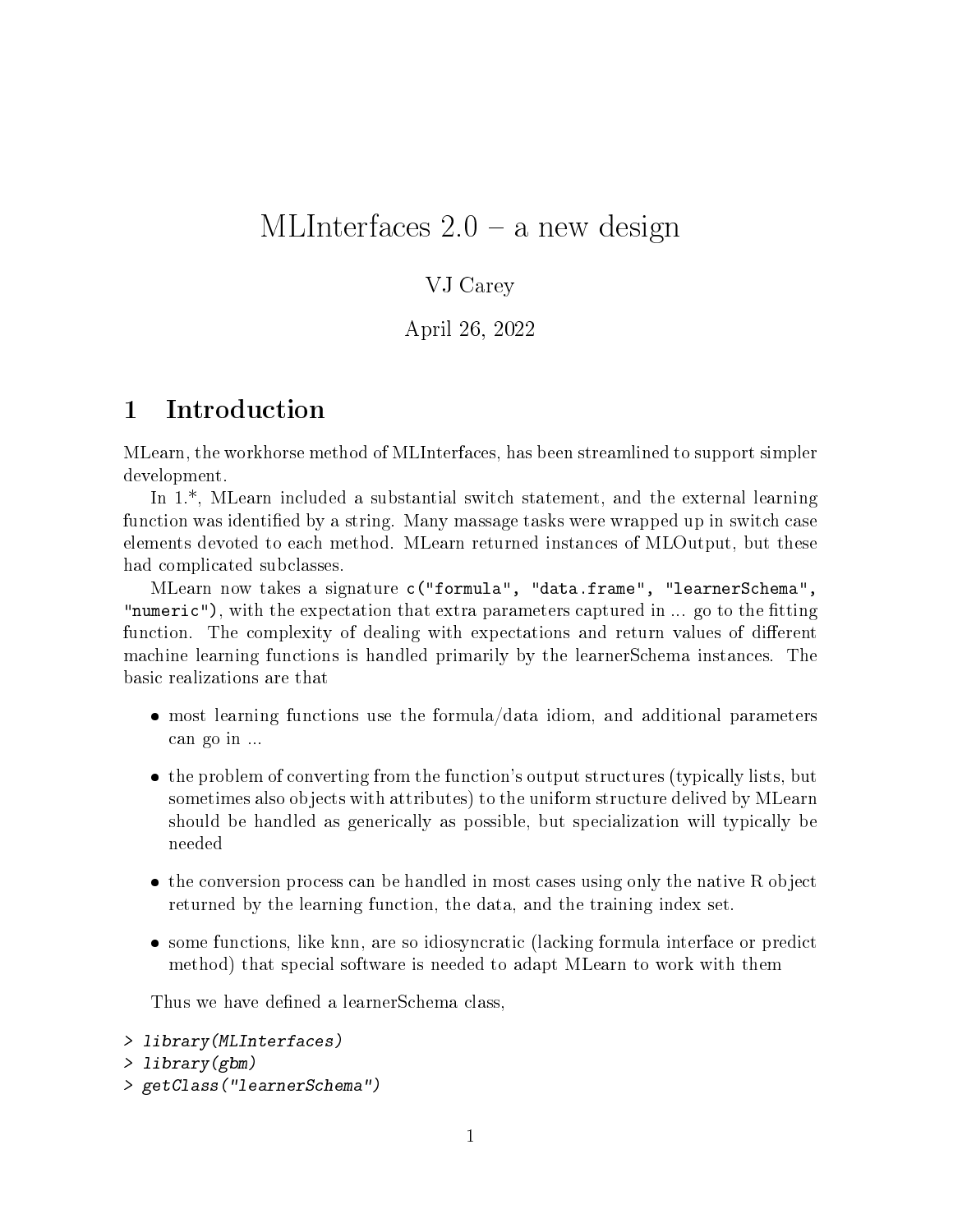Class "learnerSchema" [package "MLInterfaces"]

Slots:

Name: packageName mlFunName converter predicter Class: character character function function

along with a constructor used to define a family of schema objects that help MLearn carry out specific tasks of learning.

### 2 Some examples

We define interface schema instances with suffix "I". randomForest has a simple converter:

```
> randomForestI@converter
```

```
function (obj, data, trainInd)
{
   teData = data[-trainInd, ]trData = data[trainInd, ]tepr = predict(obj, teData, type = "response")
   tesco = predict(obj, teData, type = "prob")
   trpr = predict(obj, trData, type = "response")
   trsco = predict(obj, trData, type = "prob")
   names(tepr) = rownames(teData)
   names(trpr) = rownames(trData)
   new("classifierOutput", testPredictions = factor(tepr), testScores = tesco,
        trainPredictions = factor(trpr), trainScores = trsco,
       R0bject = obj)}
<bytecode: 0x55f3fe1063e0>
<environment: namespace:MLInterfaces>
```
The job of the converter is to populate as much as the classifier Output instance as possible. For something like nnet, we can do more:

> nnetI@converter

```
function (obj, data, trainInd)
{
   teData = data[-trainInd, ]trData = data[trainInd, ]
```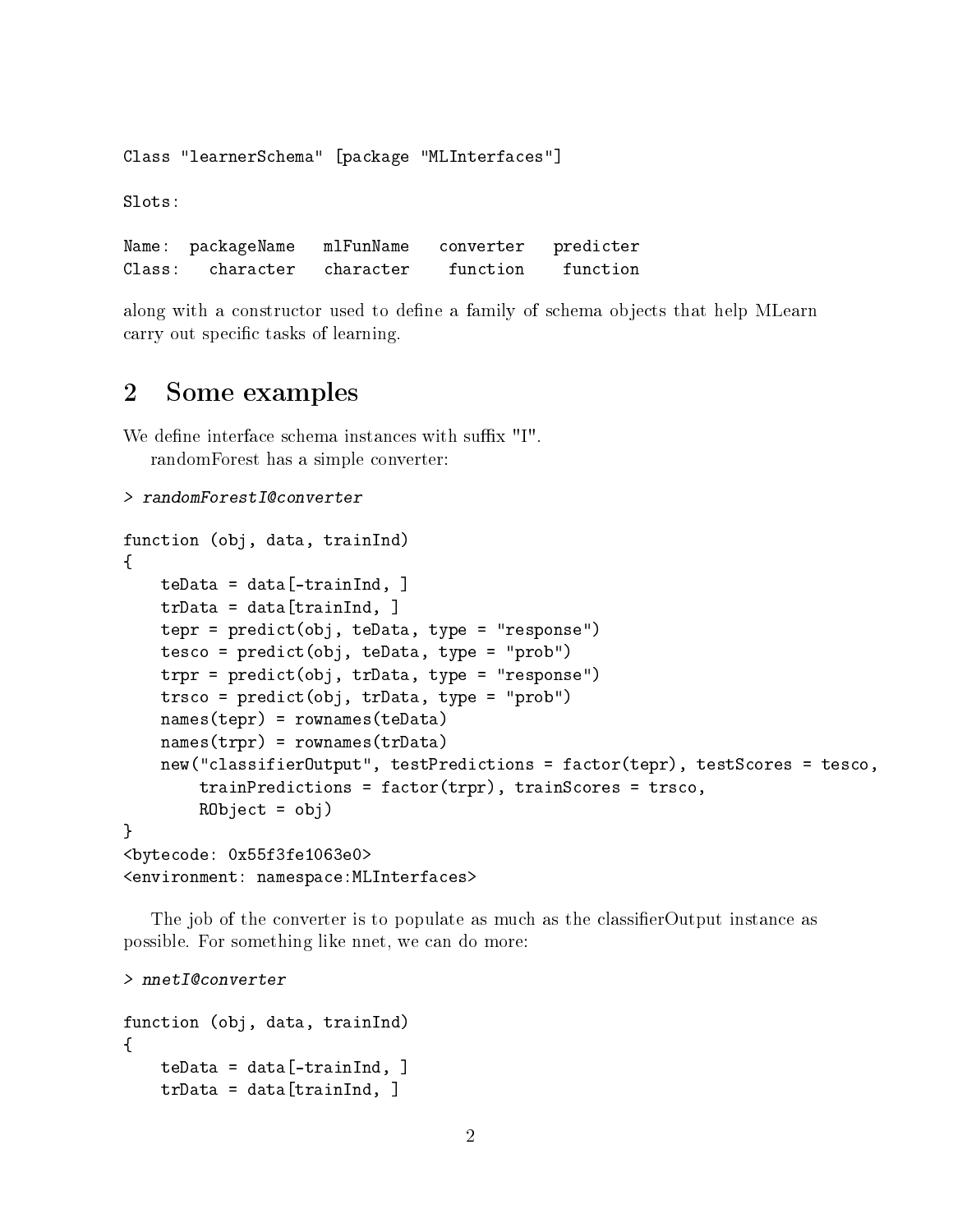```
tepr = predict(obj, teData, type = "class")
   trpr = predict(obj, trData, type = "class")
   names(tepr) = rownames(teData)
   names(trpr) = rownames(trData)
   new("classifierOutput", testPredictions = factor(tepr), testScores = predict(obj,
       teData), trainScores = predict(obj, trData), trainPredictions = factor(trpr),
       R0bject = obj)}
<bytecode: 0x55f3f4516a00>
<environment: namespace:MLInterfaces>
```
We can get posterior class probabilities.

To obtain the predictions necessary for confusionMatrix computation, we may need the converter to know about parameters used in the fit. Here, closures are used.

```
> knnI(k=3, l=2)@converter
function (obj, data, trainInd)
{
    kpn = names(obj$traindat)teData = data[-trainInd, kpn]trData = data[trainInd, kpn]
    tepr = predict(obj, teData, k, l)
    trpr = predict(obj, trData, k, l)
    names(tepr) = rownames(teData)
    names(trpr) = rownames(trData)
    new("classifierOutput", testPredictions = factor(tepr), testScores = attr(tepr,
        "prob"), trainPredictions = factor(trpr), trainScores = attr(trpr,
        "prob"), RObject = obj)
}
<bytecode: 0x55f3f5a6b648>
<environment: 0x55f3fdfbcb00>
   So we can have the following calls:
> library(MASS)
> data(crabs)
> kp = sample(1:200, size=120)
> rf1 = MLearn(sp~CL+RW, data=crabs, randomForestI, kp, ntree=100)
> rf1
MLInterfaces classification output container
The call was:
```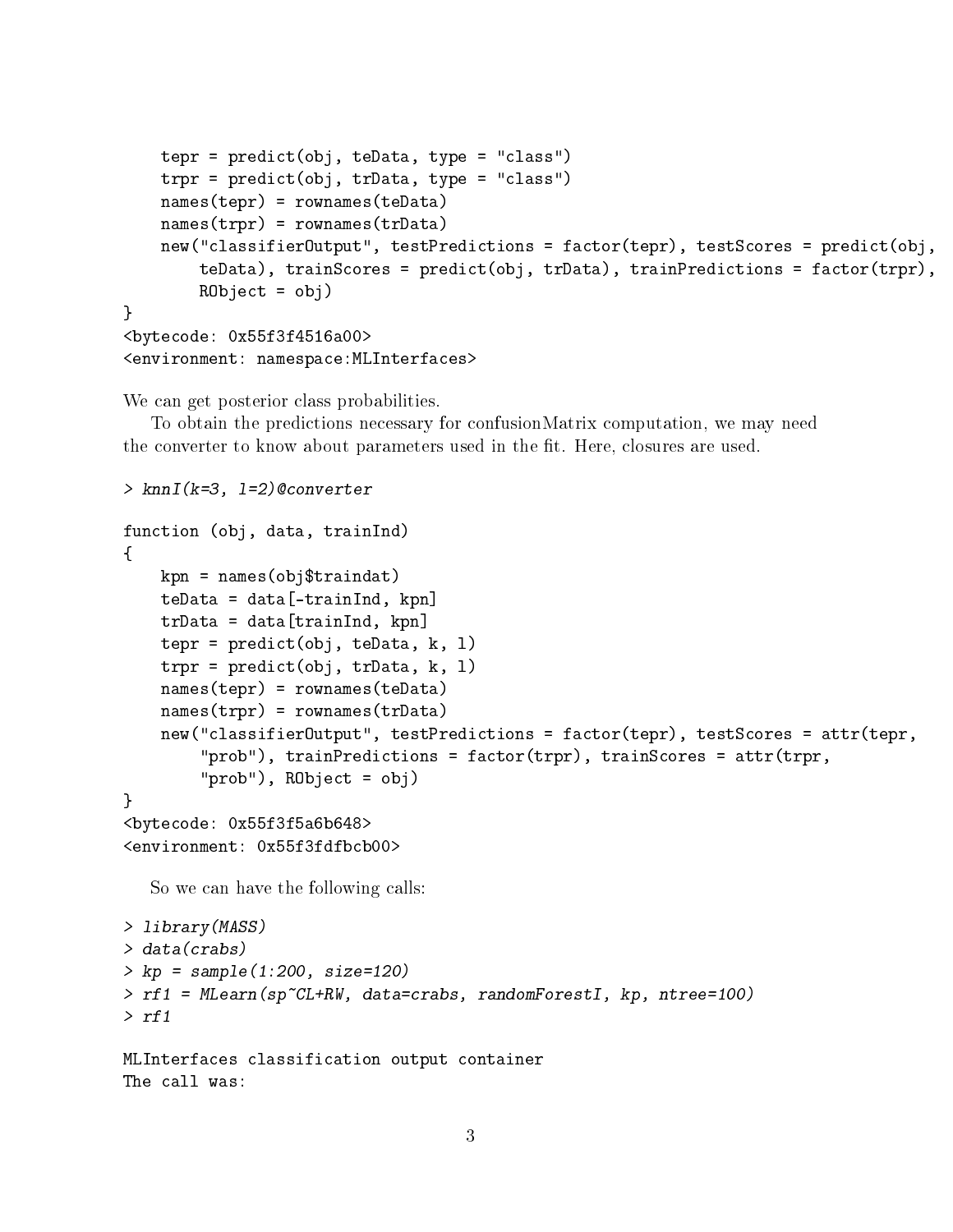```
MLearn(formula = sp \tilde{C} CL + RW, data = crabs, .method = randomForestI,
   trainInd = kp, ntree = 100)
Predicted outcome distribution for test set:
B O
46 34
Summary of scores on test set (use testScores() method for details):
       B O
0.547875 0.452125
> RObject(rf1)
Call:
randomForest(formula = formula, data = trdata, ntree = 100)
               Type of random forest: classification
                     Number of trees: 100
No. of variables tried at each split: 1
        OOB estimate of error rate: 45%
Confusion matrix:
  B O class.error
B 28 32 0.5333333
O 22 38 0.3666667
> knn1 = MLearn(sp~CL+RW, data=crabs, knnI(k=3,l=2), kp)
> knn1
MLInterfaces classification output container
The call was:
MLearn(formula = sp \tilde{C} CL + RW, data = crabs, .method = knnI(k = 3,
    1 = 2), trainInd = kp)
Predicted outcome distribution for test set:
B O
42 37
Summary of scores on test set (use testScores() method for details):
  Min. 1st Qu. Median Mean 3rd Qu. Max.
 0.5000 0.6667 0.6667 0.7406 0.7500 1.0000
```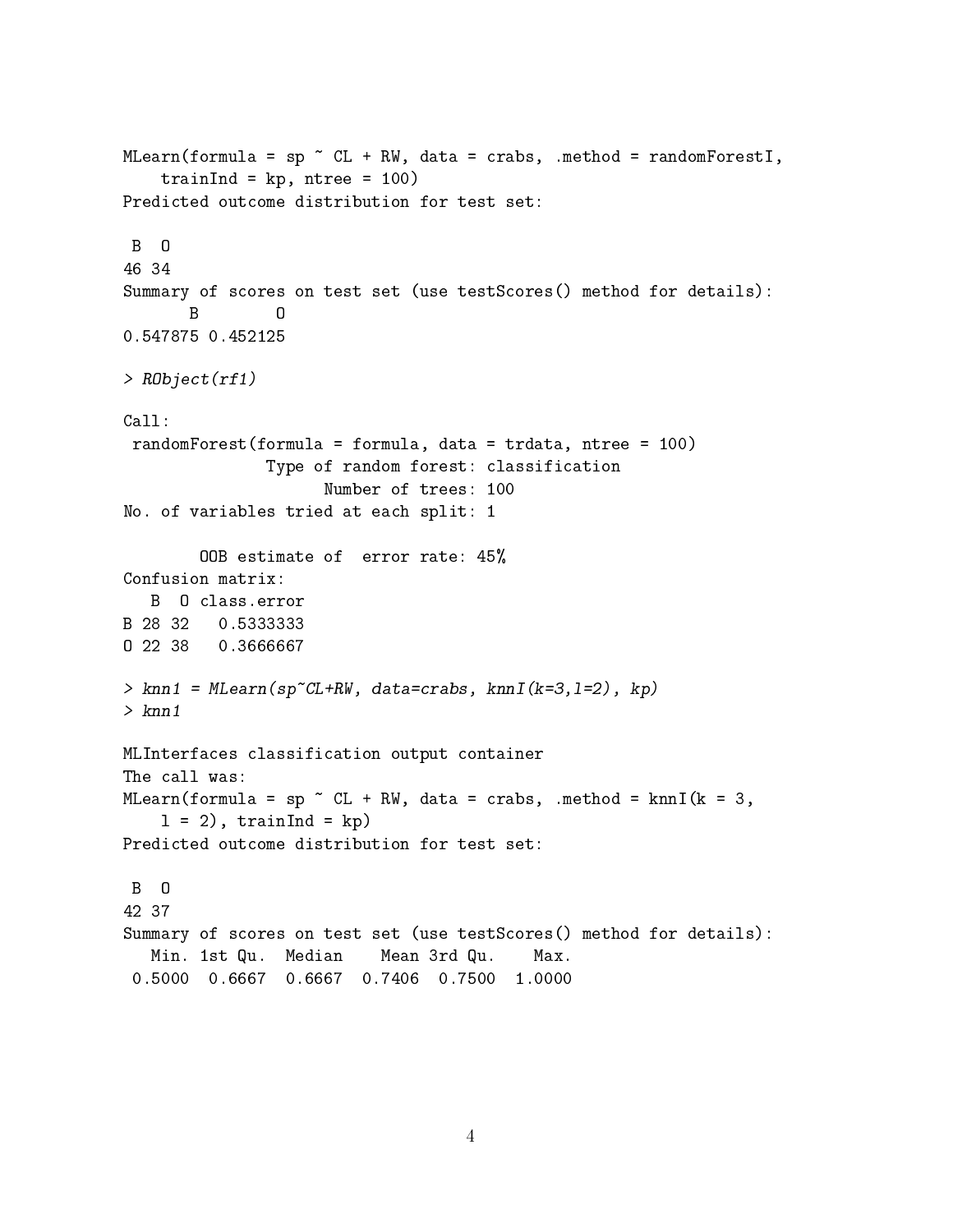## 3 Making new interfaces

### 3.1 A simple example: ada

The ada method of the *ada* package has a formula interface and a predict method. We can create a learnerSchema on the fly, and then use it:

```
> adaI = makeLearnerSchema("ada", "ada", standardMLIConverter )
> arun = MLearn(sp~CL+RW, data=crabs, adaI, kp )
> confuMat(arun)
     predicted
given B O
    B 35 5
    O 15 25
> RObject(arun)
Call:
ada(formula, data = trdata)
Loss: exponential Method: discrete Iteration: 50
Final Confusion Matrix for Data:
          Final Prediction
True value B O
        B 48 12
         O 18 42
Train Error: 0.25
Out-Of-Bag Error: 0.267 iteration= 38
Additional Estimates of number of iterations:
train.err1 train.kap1
        40 40
   What is the standardMLIConverter?
> standardMLIConverter
function (obj, data, trainInd)
{
```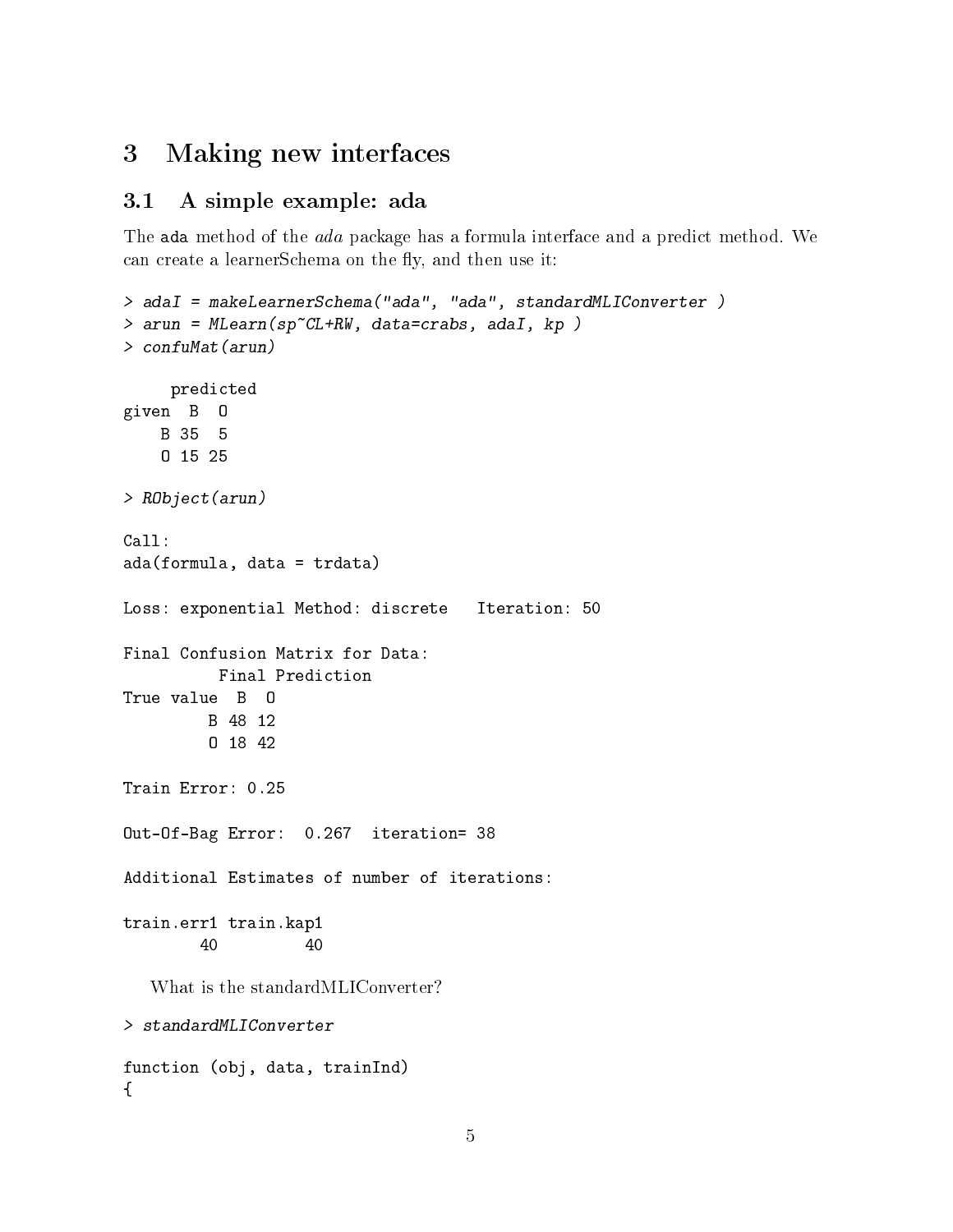```
teData = data[-trainInd, ]trData = data[trainInd, ]tepr = predict(obj, teData)
   trpr = predict(obj, trData)
   names(tepr) = rownames(teData)
   names(trpr) = rownames(trData)
   new("classifierOutput", testPredictions = factor(tepr), trainPredictions = factor(t
       R0bject = obj)}
<bytecode: 0x55f3fd225d58>
<environment: namespace:MLInterfaces>
```
#### 3.2 Dealing with gbm

The  $g_{\theta m}$  package workhorse fitter is  $g_{\theta m}$ . The formula input must have a numeric response, and the predict method only returns a numeric vector. There is also no namespace. We introduced a gbm2 function

> gbm2

```
function (formula, data, ...)
{
   requireNamespace("gbm")
   mf = model.frame(formula, data)
   resp = model.response(mf)
    if (!is(resp, "factor"))
        stop("dependent variable must be a factor in MLearn")
    if (length(levels(resp)) != 2)
        stop("dependent variable must have two levels")
   nresp = as .numeric(resp == levels(resp)[2])fwn = formula
   fwn[[2]] = as.name("nresp")newf = as.format(cfwn)data$nresp = nresp
    ans = gbm(newf, data = data, ...)class(ans) = "gbm2"ans
}
<bytecode: 0x55f406b35ee8>
<environment: namespace:MLInterfaces>
```
that requires a two-level factor response and recodes for use by gbm. It also returns an S3 object of newly defined class gbm2, which only returns a factor. At this stage,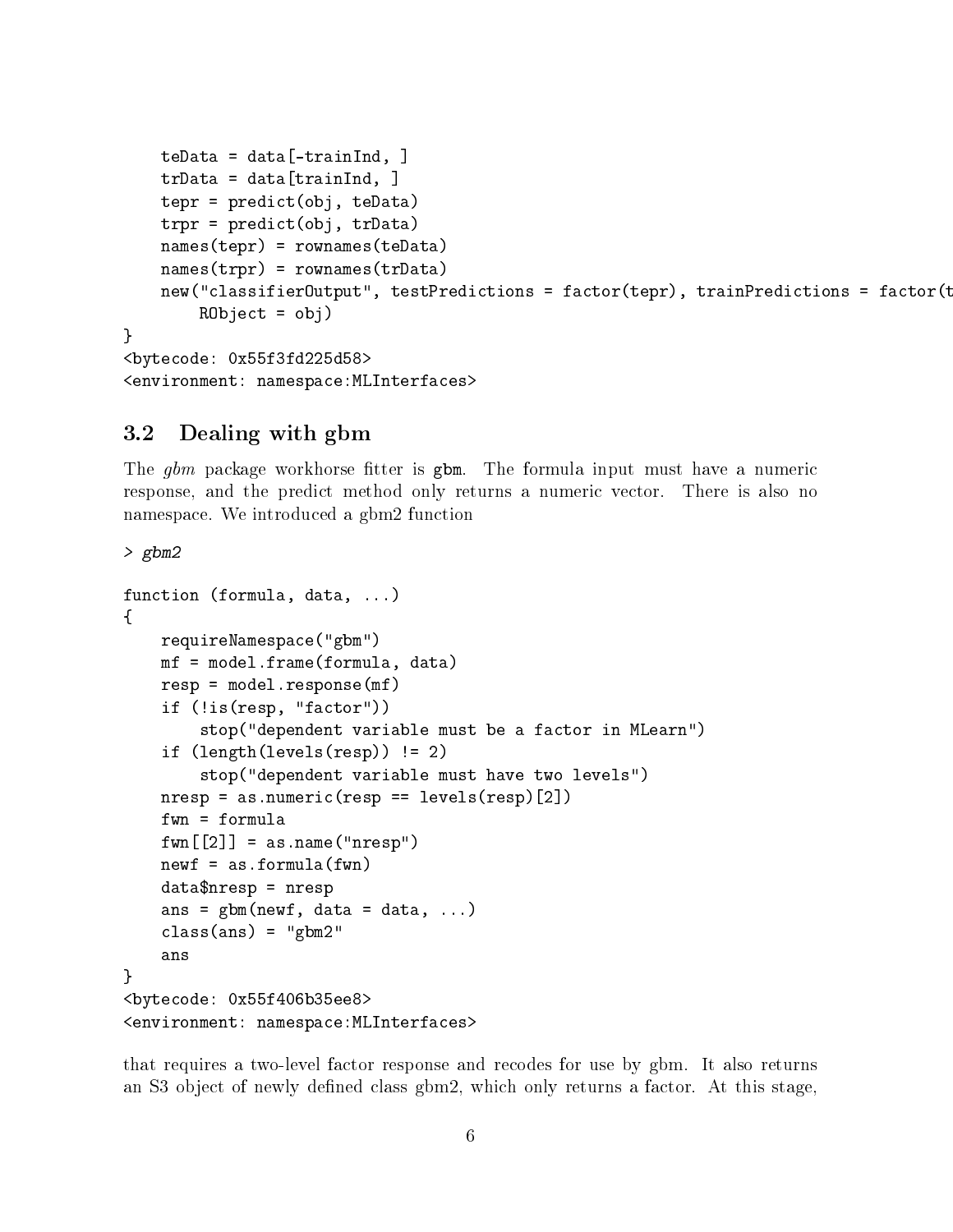we could use a standard interface, but the prediction values will be unpleasant to work with. Furthermore the predict method requires specification of n.trees. So we pass a parameter n.trees.pred.

```
> BgbmI
function (n.trees.pred = 1000, thresh = 0.5)
{
   makeLearnerSchema("MLInterfaces", "gbm2", MLIConverter.Bgbm(n.trees.pred,
       thresh))
}
<bytecode: 0x55f406bb5a30>
<environment: namespace:MLInterfaces>
> set.seed(1234)
> gbrun = MLearn(sp~CL+RW+FL+CW+BD, data=crabs, BgbmI(n.trees.pred=25000,thresh=.5),
+ kp, n.trees=25000,
+ distribution="bernoulli", verbose=FALSE )
> gbrun
MLInterfaces classification output container
The call was:
MLearn(formula = sp \tilde{~} CL + RW + FL + CW + BD, data = crabs, .method = BgbmI(n.trees.pr\epsilonthresh = 0.5), trainInd = kp, n.trees = 25000, distribution = "bernoulli",
   verbose = FALSE)
Predicted outcome distribution for test set:
FALSE TRUE
  48 32
Summary of scores on test set (use testScores() method for details):
   Min. 1st Qu. Median Mean 3rd Qu. Max.
-112.785 -6.087 -1.035 -4.606 6.029 65.224
> confuMat(gbrun)
    predicted
given FALSE TRUE
   B 36 4
   O 12 28
> summary(testScores(gbrun))
   Min. 1st Qu. Median Mean 3rd Qu. Max.
-112.785 -6.087 -1.035 -4.606 6.029 65.224
```